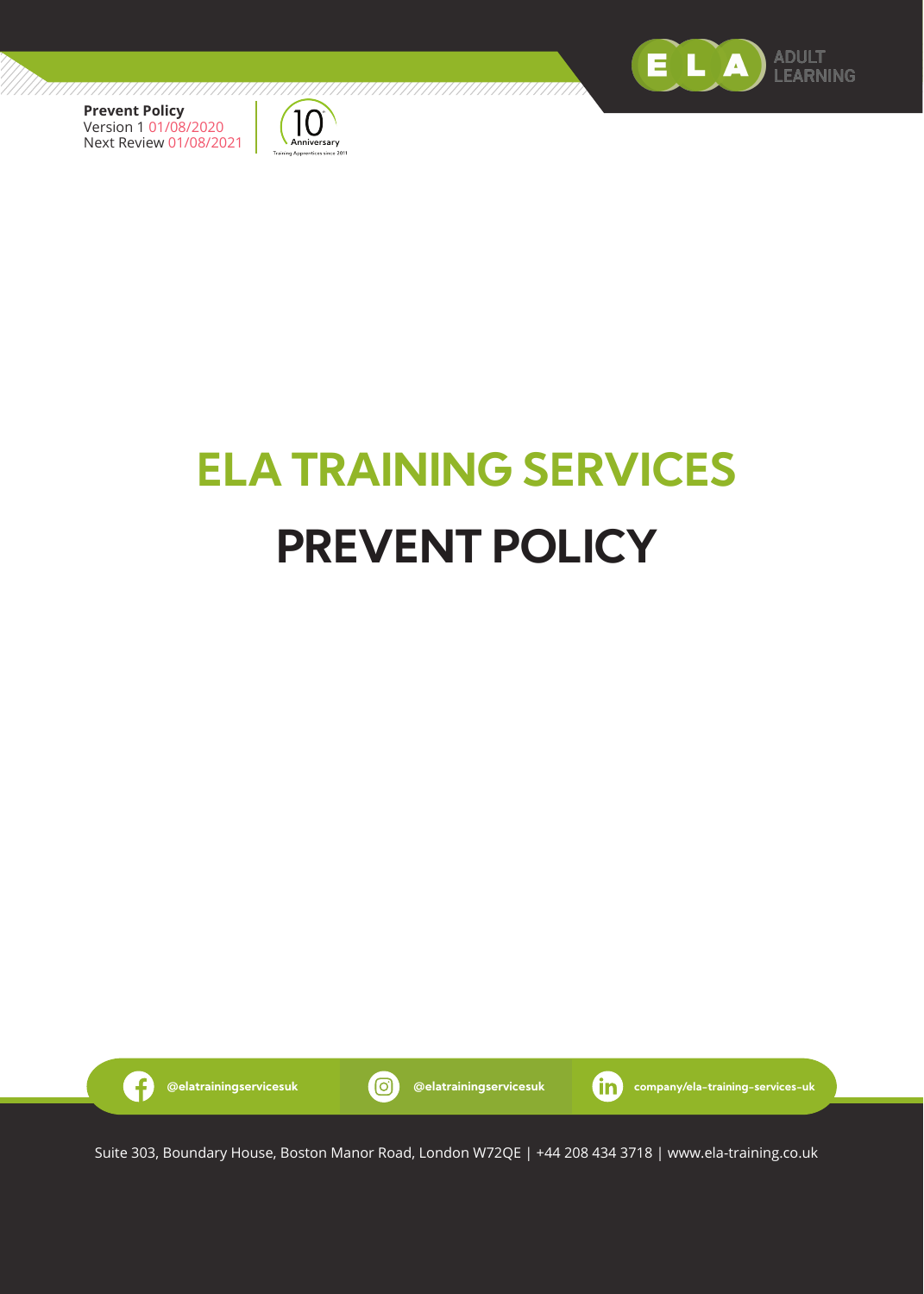,,,,,,,,,,,,,,,,,,,,,,,,,,,,,



7777777777777

| <b>ELA TRAINING SERVICES's Prevent Policy</b> |                    |                |                     |
|-----------------------------------------------|--------------------|----------------|---------------------|
| <b>Creation Date</b>                          | <b>Review Date</b> | <b>Version</b> | <b>Director</b>     |
| 10/2018                                       | 30/09/2019         | 2018.10 (1.4)  | <b>Chris Kistan</b> |

#### **What is Prevent**

The national Prevent strategy is designed to reduce the number of serious incidents and to catch anyone especially vulnerable people before they enter the criminal justice system.

#### **Meeting our Prevent Duties and Tackling Extremism**

ELA Training Services understands its responsibilities under the Counter Terrorism & Security Act 2015 to prevent people of all ages being radicalized or drawn into terrorism and seeks to meet its obligations in the ways shown below.

# **Context**

• ELA Training Services trains learners of ages 16 and above, all yearfrom around theworld.

• ELA Training Services promotes a multi-cultural environment where respect for and tolerance of other beliefs is required.

• ELA Training Services 's head office islocatedinone of the boroughs of a multiculturalcityandplacestrainers/assessors with learners and employers in cities, towns and villages all over the UK.

#### **Prevent Lead**

Responsibility for ensuring Prevent Dutylies with Chris Kistan, Director and Designated Safeguarding Lead for the PreventStrategy.

#### **Understanding terminology**

#### **Radicalisation**

Act or process of makinga personmore radicalor favouring of extreme or fundamental changes in political,economicor socialconditions,institutionsorhabitsofmind.

#### **Extremism**

Æ.

Holding extreme political or religious views which may deny right to any group or individual. Can be expressed in vocal or active opposition to Core British values and can refer to a range of views, e.g. racism, homophobia,right-wingideology,as wellas any religious extremism.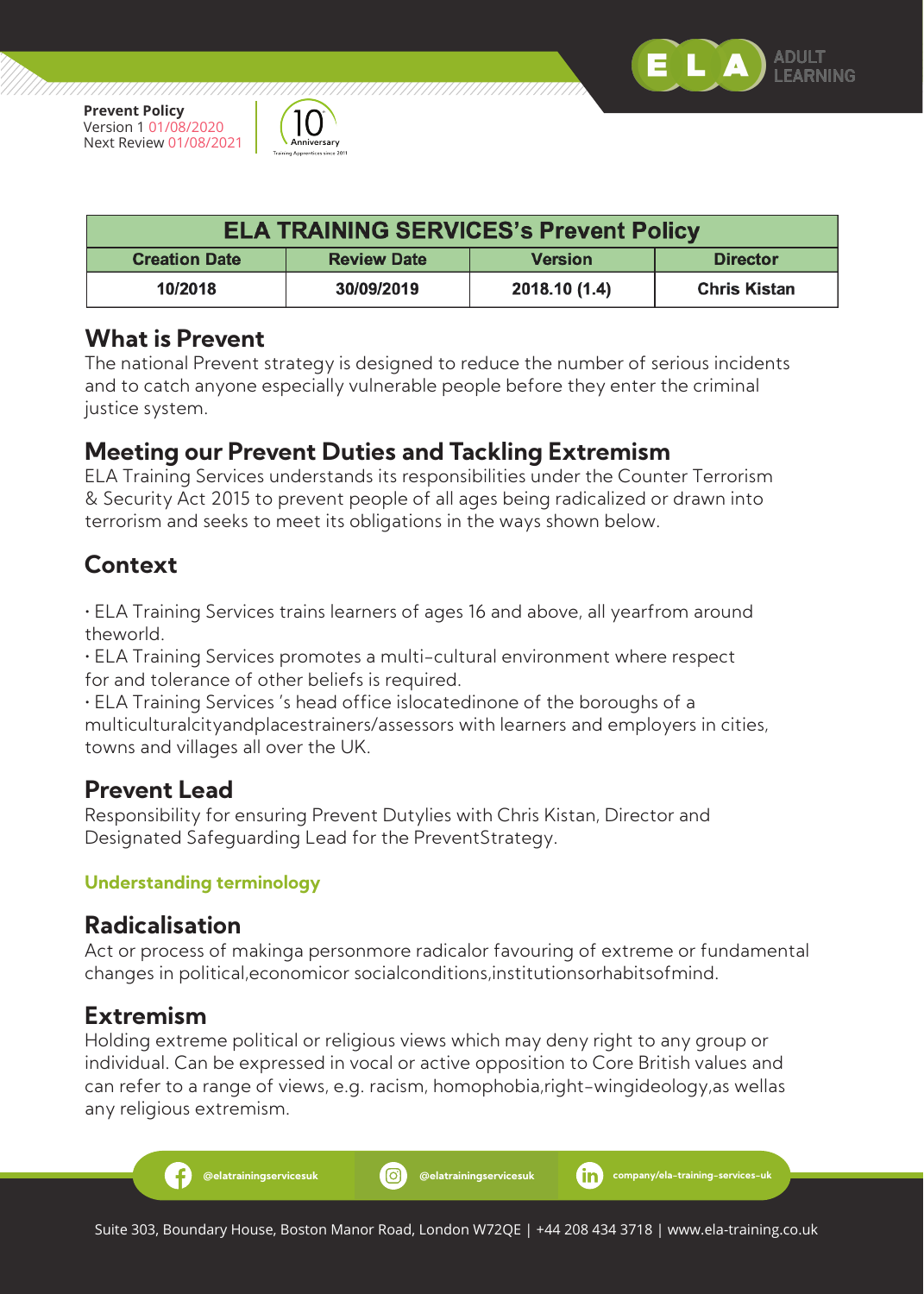

,,,,,,,,,,,,,,,,,,,,,,,,,,,,,



777777777777777777777

#### **Terrorism**

as an action that endangers or causes serious violence to a person/people; causes serious damage to property; or seriously interferes or disrupts an electronic system. The use or threat must be designed to influence the government or to intimidate the public and is made for the purpose of advancing a political, religious or ideological cause.

#### **Risk Assessment and Procedures**

• A risk assessment has been produced by the ELA Training Services Lead Contact for the Prevent Strategy and held in the ELA Training Services ;itwillbe reviewed and updatedannually.

• The ELA Training Services Lead Contact forthePreventStrategy has received training in Prevent policy and risk.

• AllmembersoftheELA Training Services teamat head officewillundertake Prevent onlinetraining.

• All trainers/assessors will receive Prevent guidance from ELA Training Services and will undertake online Prevent training.

• ELA Training Services will make and maintain contact with the local police/ local authority Prevent coordinator in all areas where we have children to understand their role, the support available, (e.g. via the Channel process) and a list of contacts forreferrals.

## **ELA Training Services will counteract risks by:**

• Promoting a safe and supportive safe environment via clear expectations of accepted behaviours andthose includingradicalization and extremism, not being tolerated.

• Promoting the core Britishvalues:

I. Democracy

-6

II. The rule of law

III. Individual liberty

IV. Respectful and Tolerance of different faiths or beliefs,

through documents given to learners (learner handbook), via information on enrolment on British culture and traditions.

• Where possible, developing critical awareness and thought to counter accepting extremism without question, especially of online material.

• Challenging radical or extremist views in any context (formal or informal) via stated procedures. In most situationsthiswouldrequireanimmediateresponse rethetoleranceexpected thenreportingconcerns.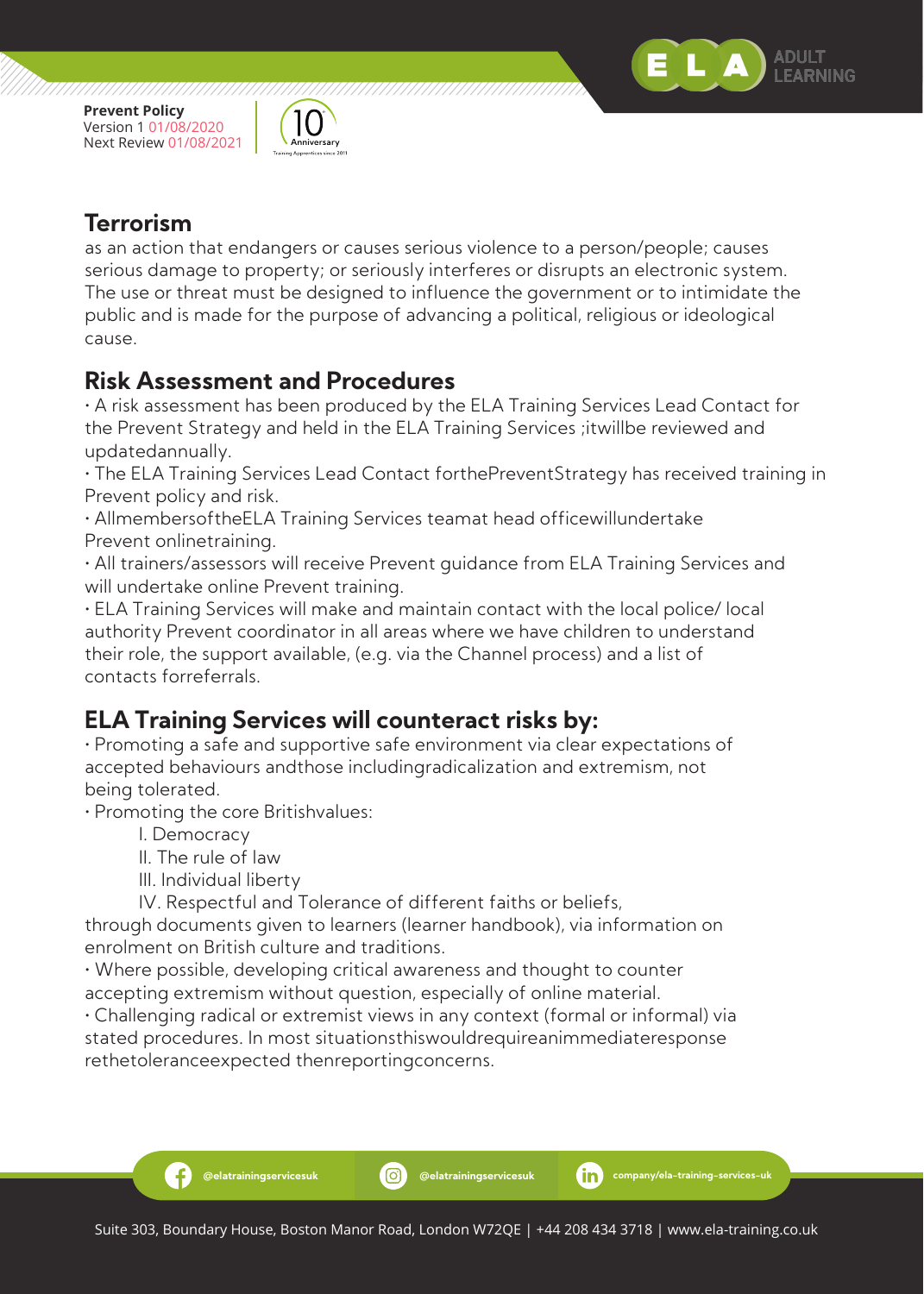



• Being ready to react when world or local events (e.g. Westminster, London Bridge, Paris attacks) cause upset and the likelihood of conflicting feelings being expressed. Prevent lead to take initiative in these situations.

• Asking trainers/assessors to have strong filterson the Internet and clearruleson accessing extremist/terrorist websites/uses of social networks to exchange extremist/terrorist views.

• Trainers/assessors getting to know learners and their circumstances making it easier to spot changes in behaviour.

• ELA Training Services staff and trainers/assessors being observant and vigilant in noticing any signs of radical or extremist behaviour.

• ELA Training Services staff and trainers/assessors supporting any children identified as vulnerable.

• ELA Training Services staff and trainers/assessors themselves not supporting or funding and extremist organisations.

• ELA Training Services staff and trainers/assessors exemplifying the core British values by:

 1. Ensuring an unbiased, non-partisan, non-discriminatory and ethical learning environment

- 2. Being democratic and creating opportunities for democratic processes,
- 3. Following the rule of law and compliance bodies advice

 4. Creating opportunities for learner voice and opinion to be communicated

5. Exemplifying respect and tolerance for all faiths and beliefs

### **Understanding the risk of extremism**

• Staff, learners, children and trainers/assessors may come into contact with ELA Training Services already holding extremist views.They may be influenced by a range of factors: global events peer pressure, media family views, extremist materials (hardcopy or online), inspirational speakers, friends or relatives being harmed, social networks, and more.

• Peoplewhoarevulnerablearemorelikelytobeinfluenced.

Ð

• Their vulnerability could stem from a range of causes including: loss of identity or sense of belonging, isolation, exclusion, mental health problems, sense of injustice, personal crises, victim of hate crime or discrimination and bereavement.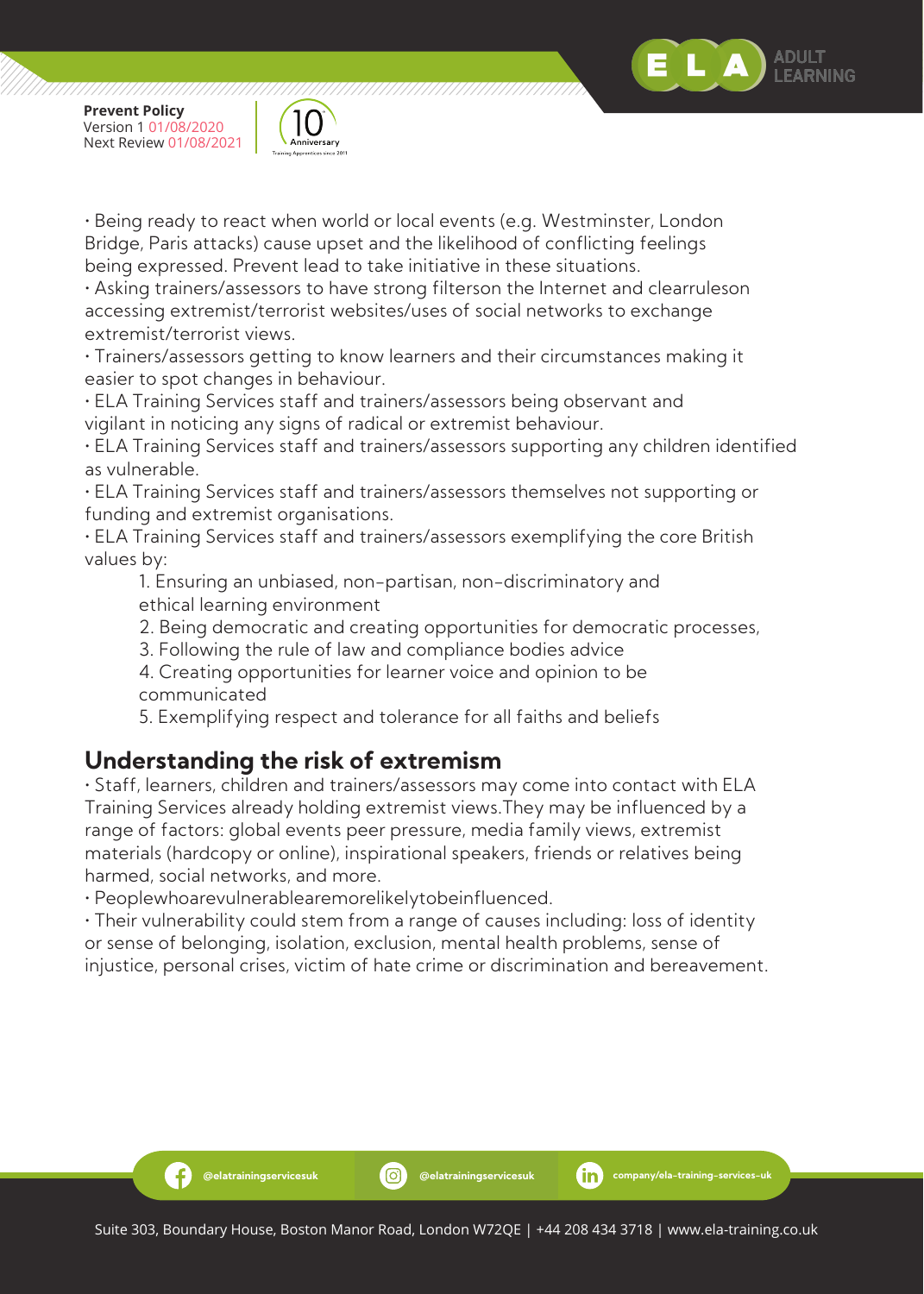

Ð

,,,,,,,,,,,,,,,,,,,,,,,,,,,,,



#### **What is the ELA Group doing to prevent radicalisation?**

Prevent Duty training is delivered on induction. A certificate is issued on successful completion of the course which is assessed by a test.

ELA Group trainers and assessors engage the following resources:

**• Digital Disruption –** This organisation provides chargeable and free resources targeted especially at increasing digital literacy – at how young people use the internet, and critique and challenge information they find on it.

**• Learning Together To Be Safe –** Prepared by the Department for Children, Schools and Families (now Department for Education), this 2008 toolkit to help schools contribute to the prevention of violent extremism was brought out after the first iteration of the Prevent agenda. Although the policy it refers to has been updated, some of its content may still be of use to schools.

**• My Country My Vote –** This project does not seek to tackle issues of extremism directly. However, research has shown that one effective long-term approach to preventing extremism is to engage young people in participatory democracy. This project aims to do just that, and may therefore be a useful model to follow.

**• Prevent Duty Guidance**: for England and Wales – Produced by the UK Government, this is the official guidance document.

**• Prevent for Schools –** This resource was set up following demand from schools in Lancashire, UK. It has been updated to reflect the latest duties (2015), and has links to resources and tools for schools (both primary and secondary).

**• RE-silience –** This project is run by the Religious Education Council of England and Wales, and aims to help RE teachers who want to develop their confidence and competence in dealing with contentious issues in the classroom, particularly those linked to violent extremism.

**• Rewind –** The Rewind project has tackled racism in an area of the West Midlands with a long history of support for far-right views. It has courses available for interested schools. A now-dated review of their services can be found on the Institute for Race Relations website.

**• Safeguarding in Schools –** This consultancy is run by a former headteacher who specialises in providing courses and resources on safeguarding to school staff and headteachers, including on tackling extremism.

**• Think Project –** Running for three years up to March 2015, the Think Project worked with disengaged young white people in Wales. It is unusual in having evaluation built in from the start. The results of this evaluation were discussed in this peer-reviewed article.

**• Victvs –** This consultancy provides training and resources for staff as well as parents on understanding the new Prevent duties as well as the risks from extremism and radicalisation